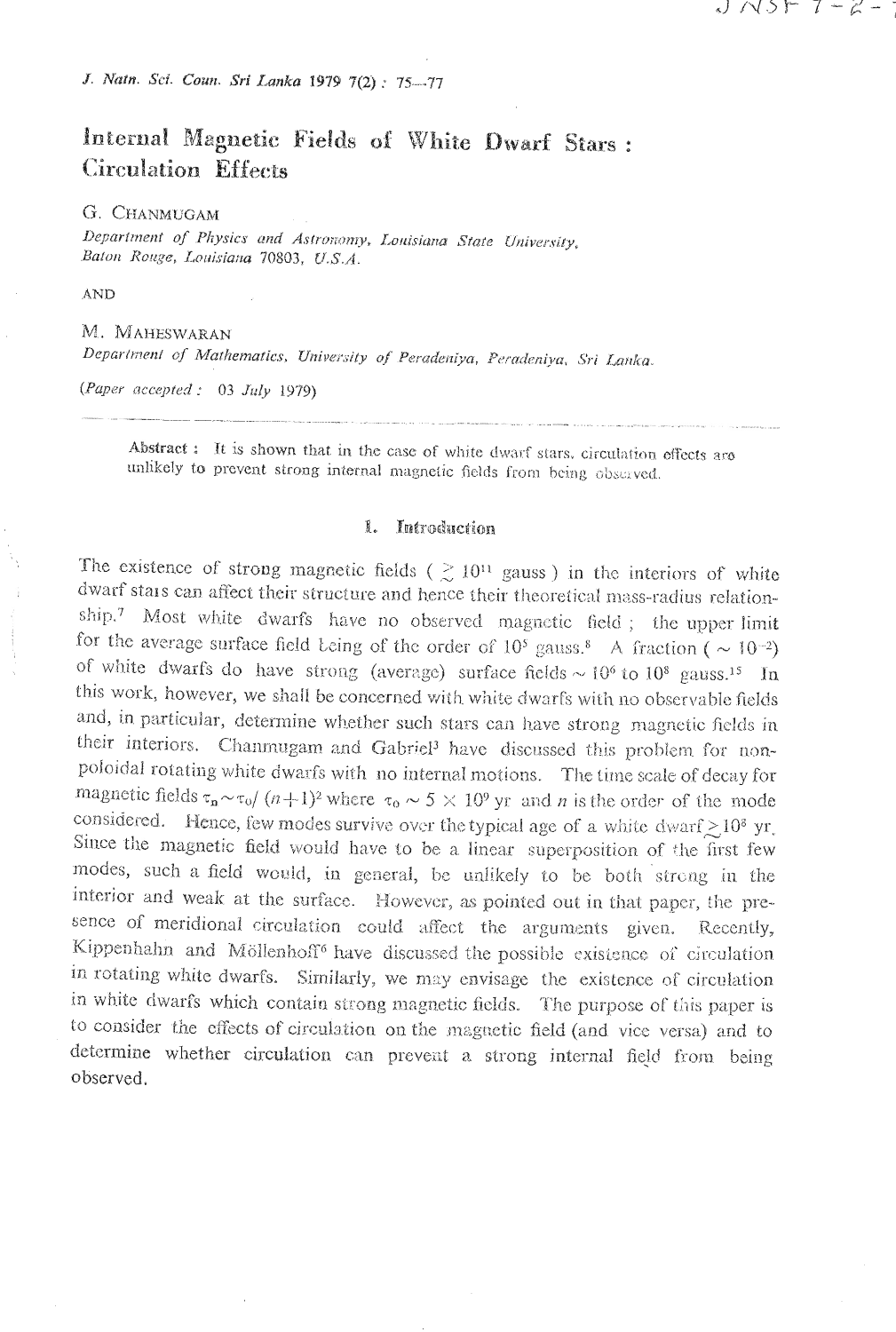## **Circulation Effects** 2.

We consider three possible cases for the magnetic field of the white dwarf:  $(a)$  that it was formed with a strong surface field which is then confined beneath the surface by circulation, (b) that it was formed with a weak fossil field which was internally amplified by the dynamo action of circulations, (c) that it was formed with a strong fossil field lying entirely beneath the surface.

Consider case  $(a)$ . We first suppose that the circulation is driven by stellar rotation with angular velocity  $\Omega$ . We denote the ratio of the centrifugal force to the gravitational force by  $\lambda_r \sim \Omega^2 R^3/GM$ , where M and R are the mass and radius of the white dwarf and G the gravitational constant. Let us denote the ratio of the magnetic force to the gravitational force by  $\lambda_m = \tilde{B}^2 R^4/GM^2$  where  $\overline{B}$  is the mean field. For most white dwarfs  $\Omega \lesssim 0.1$  radians  $s^{-1}$ ,<sup>4</sup> so that, taking  $R \sim 10^9$  cm,  $M \sim M_{\odot}$ , we have  $\lambda_r \leq 0.1$ . We note that even if  $\lambda_r \sim 1$  the Eddington-Vogt circulation time  $\tau_{\text{rv}}$  is roughly of the same order or slightly longer than the cooling time  $\tau$ coor. of white dwarfs.<sup>6</sup> Since  $\tau_{\text{cool}} \sim 10^9$  yr, the circulation does not have sufficient time to turn over an adequate number of times during the lifetime of the white dwarf.

Secondly, we consider the possibility that  $\lambda_m \geq \lambda_r$  so that the circulation is driven by the magnetic field itself. In a rotating magnetic star, the poloidal component of the equation of mechanical equilibrium is :

$$
\nabla P = \rho \nabla \phi + \rho \Omega^2 \mathbf{w} + (\text{curl } \mathbf{B}) \Lambda \mathbf{B} / 4\pi \tag{1}
$$

where  $p$  is the pressure,  $\phi$  the gravitational potential and cylindrical coordinates  $(\psi, \theta, z)$  are used. The general solution of the complete set of equations, magnetohydrodynamic and hydrostatic, of which equation (1) is one, is of formidable difficulty. However, an estimate of the magnetic effects may be made as follows : we note that the ratio of the centrifugal force term to the magnetic force term in equation (1) is roughly of order  $\rho \Omega^2 R/(\tilde{B}^2/4\pi R) \approx 3M\Omega^2/\tilde{B}^2 R \sim \lambda_c/\lambda_m$ . Hence, when  $\lambda_r \leq \lambda_m$ and  $\lambda_m \sim 1$  one should obtain the same order of magnitude for the circulation speed as in the case when  $\lambda_m \leq \lambda_r$  and  $\lambda_r \sim 1$ . Thus a strong magnetic field cannot cause adequate circulation to choke off the field. We note here that  $\lambda_m$  cannot be larger than one, as then the star would be unstable because its magnetic energy would be greater in magnitude than its gravitational energy.<sup>2</sup> Clearly, also the case  $\lambda_r \approx \lambda_m \sim 1$  would not significantly change the speed of circulation to affect the above discussion.

We now turn to case  $(b)$ . From the preceding discussion, we note that the largest possible values for the speed of the circulation, whether driven by rotation or by magnetic fields, are insufficient to produce large poloidal fields by dynamo action.